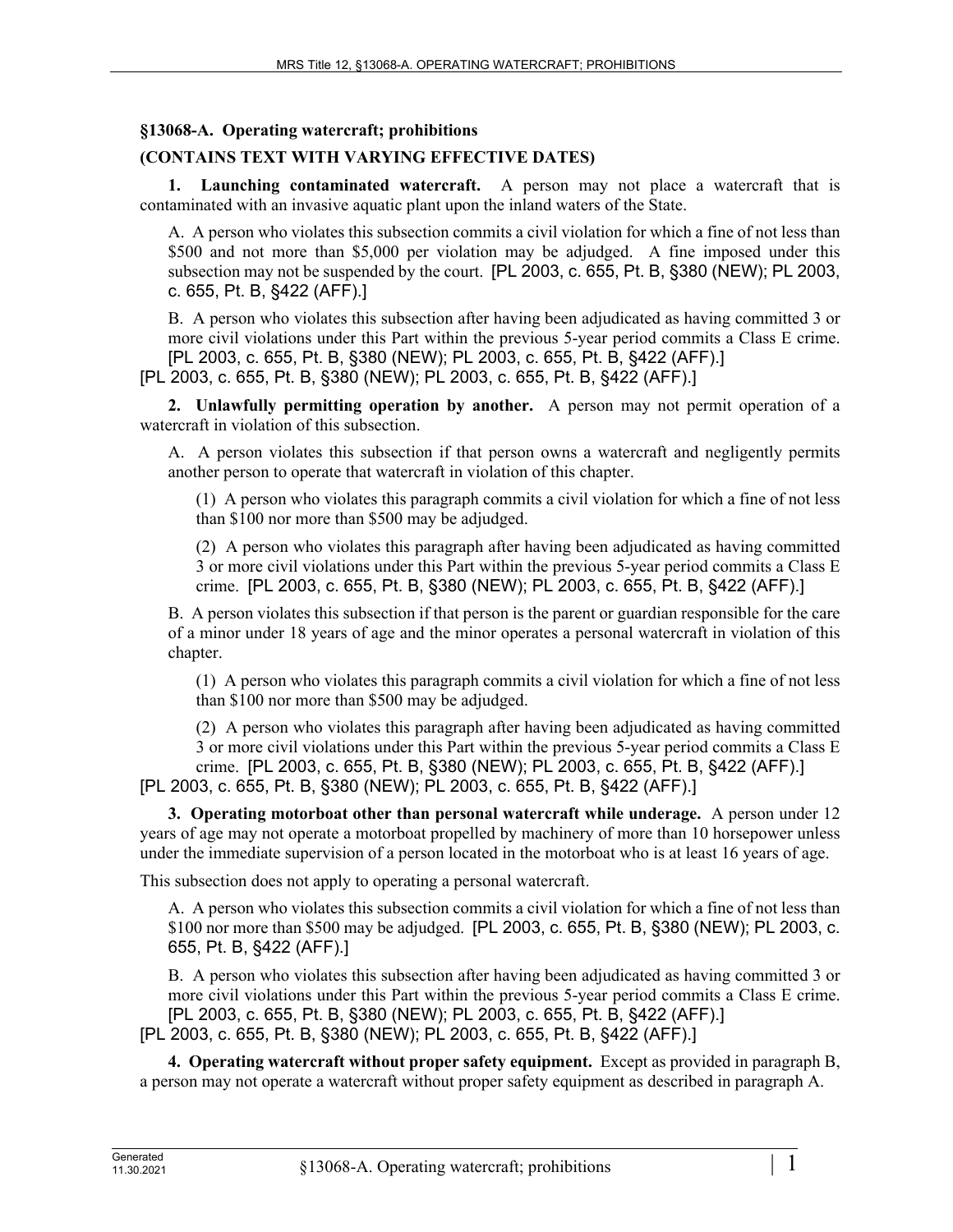A. A person operates a watercraft without proper safety equipment if the person operates a watercraft and:

(1) Fails to comply with the same requirements pertaining to lights, life-saving devices, fire extinguishers and other safety equipment as required by federal laws and regulations on federal navigable waters, as promulgated under the Federal Boat Safety Act of 1971, Public Law 92- 75, as amended;

(2) Fails to comply with requirements pertaining to additional equipment not in conflict with federal navigation laws, which the commissioner may prescribe if there is a demonstrated need;

(3) Fails to wear a Coast Guard approved Type I, Type II or Type III personal flotation device while canoeing or kayaking on the Saco River between Hiram Dam and the Atlantic Ocean between January 1st and June 1st; or

(4) Fails to wear a Coast Guard approved Type I, Type II, Type III or Type V personal flotation device while operating a watercraft on:

(a) The Penobscot River, between the gorge and the head of Big Eddy; or

(b) The Kennebec River, between Harris Station and Turtle Island, at the foot of Black Brook Rapids. [PL 2003, c. 655, Pt. B, §380 (NEW); PL 2003, c. 655, Pt. B, §422 (AFF).]

B. Notwithstanding paragraph A:

(1) Canoes, owned by a youth camp located upon internal waters in the State and duly licensed by the Department of Health and Human Services and utilized by campers under the direction and supervision of a youth camp counselor at least 18 years of age or older during training and instruction periods on waters adjacent to the main location of the youth camp within a distance of 500 feet from the shoreline of that camp, are exempt from this subsection; and

(2) Log rafts, carrying not more than 2 persons and used on ponds or lakes or internal waters of less than 50 acres in area, are exempt from carrying personal flotation devices. [PL 2009, c. 211, Pt. B, §14 (AMD).]

C. The following penalties apply to violations of this subsection.

(1) A person who violates this subsection commits a civil violation for which a fine of not less than \$100 nor more than \$500 may be adjudged.

(2) A person who violates this subsection after having been adjudicated as having committed 3 or more civil violations under this Part within the previous 5-year period commits a Class E crime. [PL 2003, c. 655, Pt. B, §380 (NEW); PL 2003, c. 655, Pt. B, §422 (AFF).]

### [PL 2009, c. 211, Pt. B, §14 (AMD).]

**5. Operating watercraft to endanger.** A person may not operate any of the following so as to endanger any person or property:

- A. Watercraft; [PL 2003, c. 655, Pt. B, §380 (NEW); PL 2003, c. 655, Pt. B, §422 (AFF).]
- B. Water ski; or [PL 2003, c. 655, Pt. B, §380 (NEW); PL 2003, c. 655, Pt. B, §422 (AFF).]

C. Surfboard or similar device. [PL 2003, c. 655, Pt. B, §380 (NEW); PL 2003, c. 655, Pt. B, §422 (AFF).]

A person who violates this subsection commits a Class E crime. [PL 2003, c. 655, Pt. B, §380 (NEW); PL 2003, c. 655, Pt. B, §422 (AFF).]

**6. Reckless operation of watercraft.** A person may not operate any of the following in such a way as to recklessly create a substantial risk of serious bodily injury to another person: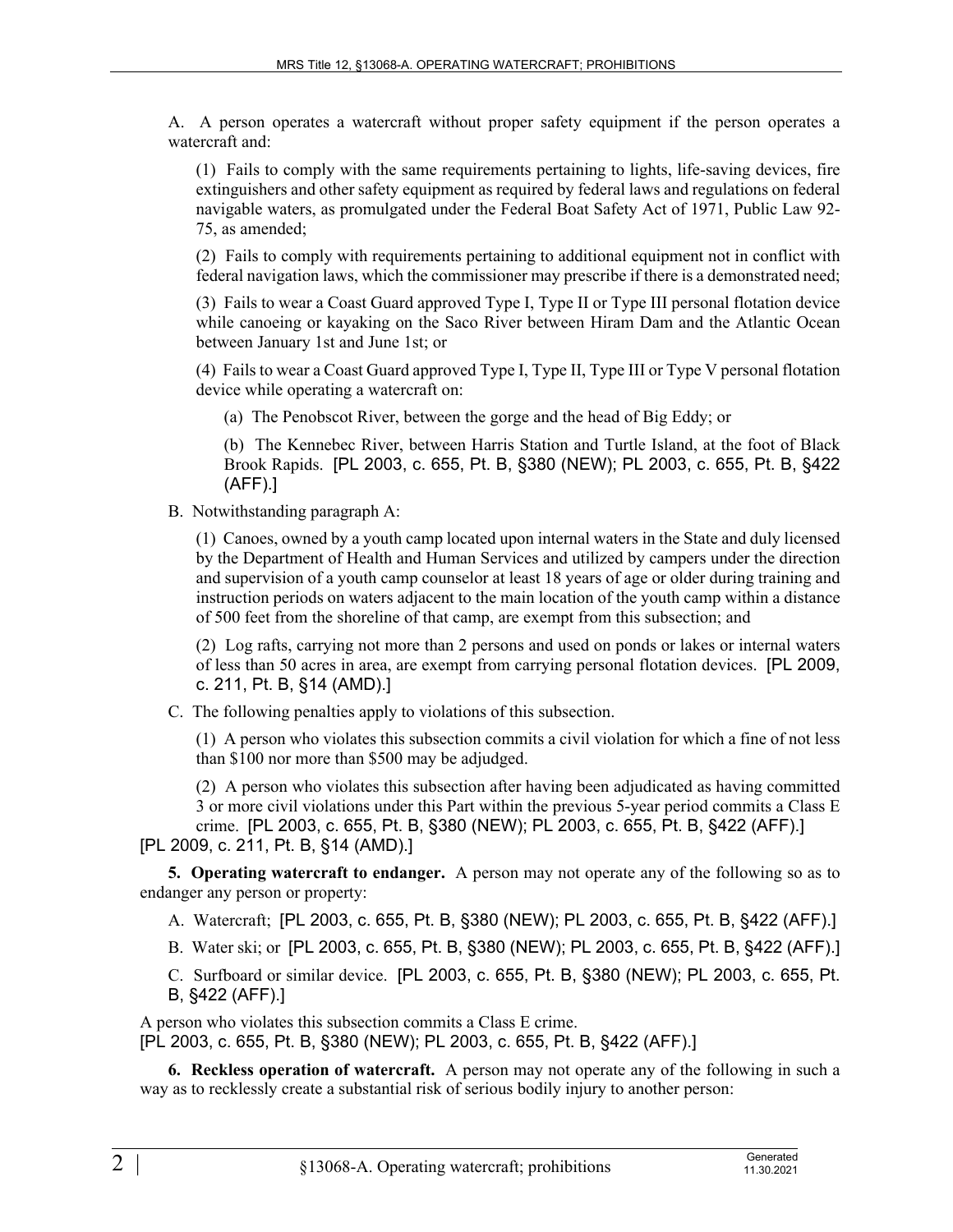A. Watercraft; [PL 2003, c. 655, Pt. B, §380 (NEW); PL 2003, c. 655, Pt. B, §422 (AFF).]

B. Water ski; or [PL 2003, c. 655, Pt. B, §380 (NEW); PL 2003, c. 655, Pt. B, §422 (AFF).]

C. Surfboard or similar device. [PL 2003, c. 655, Pt. B, §380 (NEW); PL 2003, c. 655, Pt. B, §422 (AFF).]

A person who violates this subsection commits a Class D crime. [PL 2003, c. 655, Pt. B, §380 (NEW); PL 2003, c. 655, Pt. B, §422 (AFF).]

**7. Operating watercraft at greater than reasonable and prudent speed.** A person:

A. May not operate a watercraft except at a reasonable and prudent speed for existing conditions; and [PL 2003, c. 655, Pt. B, §380 (NEW); PL 2003, c. 655, Pt. B, §422 (AFF).]

B. Shall regulate the speed of a watercraft so as to avoid danger, injury or unnecessary inconvenience in any manner to other watercraft and their occupants, whether anchored or under way; waterfront piers; floats or other property or shorelines, either directly or by the effect of the wash or wave created by the watercraft through its speed, or otherwise. [PL 2003, c. 655, Pt. B, §380 (NEW); PL 2003, c. 655, Pt. B, §422 (AFF).]

A person who violates this subsection commits a Class E crime. [PL 2003, c. 655, Pt. B, §380 (NEW); PL 2003, c. 655, Pt. B, §422 (AFF).]

**8. Imprudent operation of watercraft.** A person may not, while operating a watercraft on the inland or coastal waters of the State, engage in prolonged circling, informal racing, wake jumping or other types of continued and repeated activities that harass another person.

A. This subsection may be enforced by any law enforcement officer or a person may bring a private nuisance action for a violation of this subsection pursuant to Title 17, section 2802. [PL 2003, c. 655, Pt. B, §380 (NEW); PL 2003, c. 655, Pt. B, §422 (AFF).]

B. The following penalties apply to violations of this subsection.

(1) A person who violates this subsection commits a civil violation for which a fine of not less than \$100 nor more than \$500 may be adjudged.

(2) A person who violates this subsection after having been adjudicated as having committed 3 or more civil violations under this Part within the previous 5-year period commits a Class E crime. [PL 2003, c. 655, Pt. B, §380 (NEW); PL 2003, c. 655, Pt. B, §422 (AFF).]

[PL 2003, c. 655, Pt. B, §380 (NEW); PL 2003, c. 655, Pt. B, §422 (AFF).]

**9. Operating watercraft to molest wild animals or wild birds.** A person may not operate a watercraft so as to pursue, molest, harass, drive or herd any wild animal or wild bird, except as may be permitted during the open season on that animal.

A. A person who violates this subsection commits a civil violation for which a fine of not less than \$100 nor more than \$500 may be adjudged. [PL 2003, c. 655, Pt. B, §380 (NEW); PL 2003, c. 655, Pt. B, §422 (AFF).]

B. A person who violates this subsection after having been adjudicated as having committed 3 or more civil violations under this Part within the previous 5-year period commits a Class E crime. [PL 2003, c. 655, Pt. B, §380 (NEW); PL 2003, c. 655, Pt. B, §422 (AFF).] [PL 2003, c. 655, Pt. B, §380 (NEW); PL 2003, c. 655, Pt. B, §422 (AFF).]

**10. Operating motorboat that exceeds noise limits.** The following provisions govern noise limits.

A. A person may not operate a motorboat in such a manner as to exceed:

(1) A noise level of 90 decibels when subjected to a stationary sound level test with and without cutouts engaged and as prescribed by the commissioner; or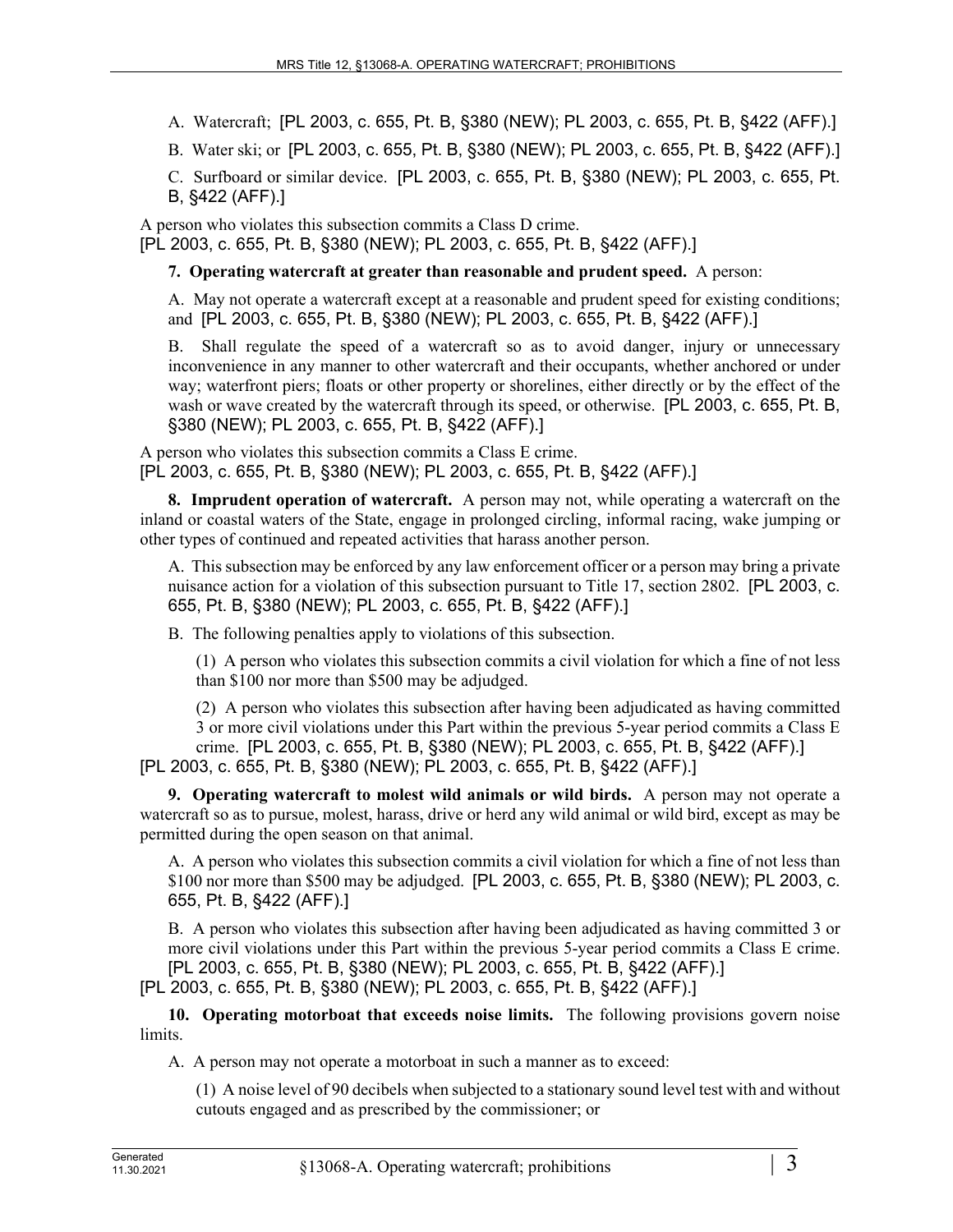(2) A noise level of 75 decibels when subjected to an operational test measured with and without cutouts engaged and as prescribed by the commissioner.

As used in this paragraph, "motorboat" does not include an "airboat," which has the same meaning as in paragraph A-2. [PL 2021, c. 166, §1 (AMD).]

### A-1. [PL 2021, c. 166, §1 (RP).]

A-2. **(TEXT EFFECTIVE UNTIL 9/30/22) (TEXT EFFECTIVE REPEALED 9/30/22)** A person may not operate an airboat:

(1) If the noise level of the airboat exceeds 90 decibels as measured in a stationary sound level test as prescribed by SAE standards J-2005;

(2) Between the hours of 7 p.m. and 7 a.m. in such a manner as to exceed a noise level of 75 decibels on the "A" scale as measured by the SAE standards J-1970, referred to in this paragraph as "the shoreline test," except to the extent necessary to achieve headway speed when leaving a boat launch or to move the airboat from a stationary position on a tidal flat; or

(3) After 7 a.m. and before 7 p.m. in such a manner as to exceed a noise level of 90 decibels as measured by the shoreline test, except to the extent necessary to achieve headway speed when leaving a boat launch or to move the airboat from a stationary position on a tidal flat.

For purposes of this paragraph, "airboat" means a flat-bottomed watercraft propelled by an aircrafttype propeller and powered by either an aircraft engine or an automotive engine and "SAE standards" means technical standards adopted by the Society of Automotive Engineers.

This paragraph does not apply to the operation of an airboat by a marine patrol officer appointed under section 6025, subsection 1, a game warden or a municipal law enforcement officer.

This paragraph is repealed on September 30, 2022. [PL 2021, c. 166, §1 (NEW).]

B. The following penalties apply to violations of this subsection.

(1) A person who violates this subsection commits a civil violation for which a fine of not less than \$300 nor more than \$500 may be adjudged.

(2) A person who violates this subsection after having been adjudicated as having committed 3 or more civil violations under this Part within the previous 5-year period commits a Class E crime. [PL 2003, c. 655, Pt. B, §380 (NEW); PL 2003, c. 655, Pt. B, §422 (AFF).]

C. This subsection does not apply to motorboats that are operating in a regatta or race approved by the commissioner under section 13061. [PL 2003, c. 655, Pt. B, §380 (NEW); PL 2003, c. 655, Pt. B, §422 (AFF).]

[PL 2021, c. 166, §1 (AMD).]

**11. Operating motorboat without muffler.** A person may not operate a motorboat that is not equipped at all times with an effective and suitable muffling device on its engine or engines to effectively deaden or muffle the noise of the exhaust, except that motorboats that are operating in a regatta or race approved by the commissioner under section 13061 may use cutouts for these motorboats while on trial runs or competing in speed events, for a period not to exceed 48 hours immediately preceding or following such an authorized event.

A. The following penalties apply to violations of this subsection.

(1) A person who violates this subsection commits a civil violation for which a fine of not less than \$100 nor more than \$500 may be adjudged.

(2) A person who violates this subsection after having been adjudicated as having committed 3 or more civil violations under this Part within the previous 5-year period commits a Class E crime. [PL 2003, c. 655, Pt. B, §380 (NEW); PL 2003, c. 655, Pt. B, §422 (AFF).]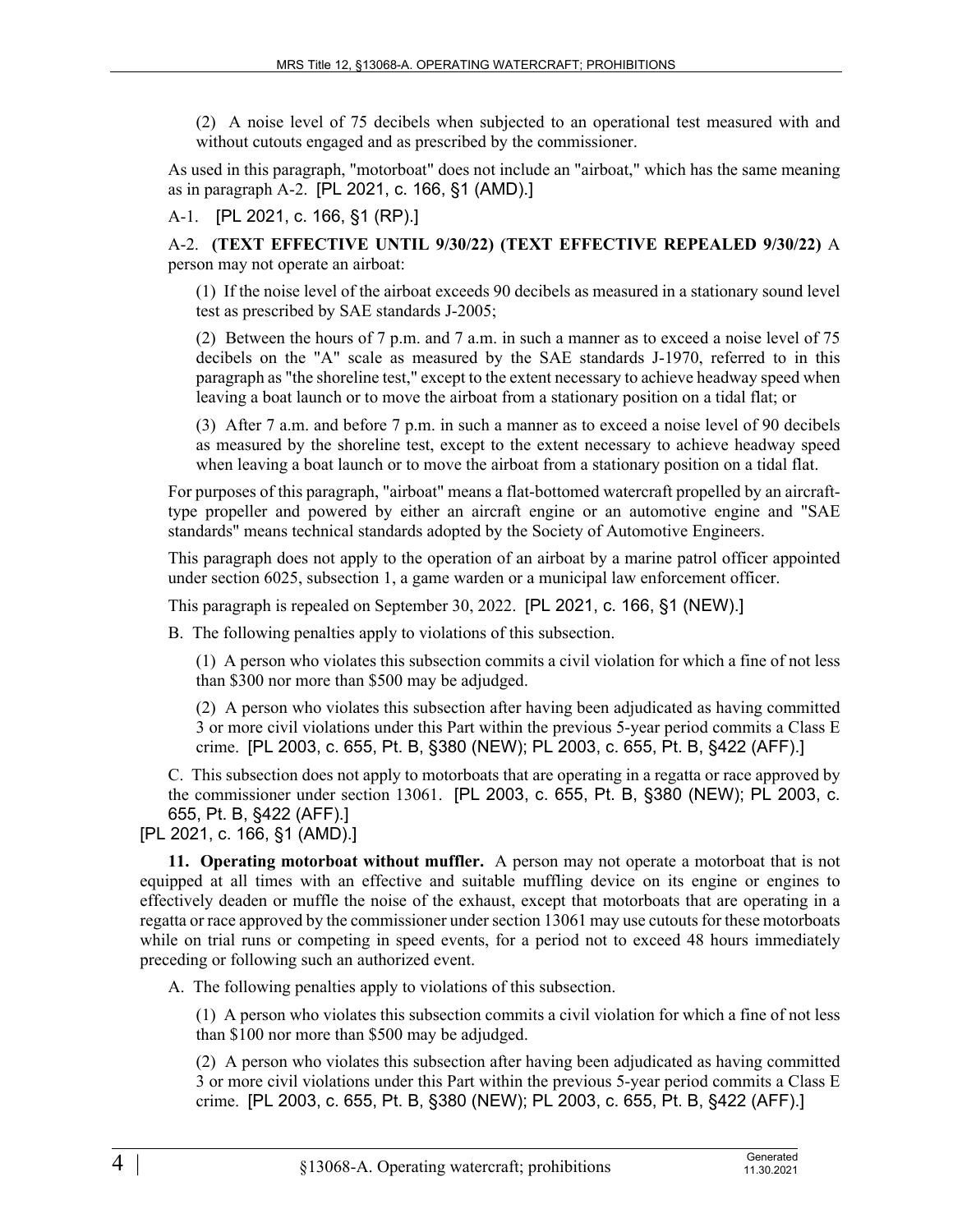[PL 2003, c. 655, Pt. B, §380 (NEW); PL 2003, c. 655, Pt. B, §422 (AFF).]

**12. Tampering with motorboat muffler system.** A person may not modify a motorboat muffler system in any way that results in an increase in the decibels of sound emitted by that motorboat.

A. A person who violates this subsection commits a civil violation for which a fine not to exceed \$100 may be adjudged. [PL 2003, c. 655, Pt. B, §380 (NEW); PL 2003, c. 655, Pt. B, §422 (AFF).]

B. A person who violates this subsection after having been adjudicated as having committed 3 or more civil violations under this Part within the previous 5-year period commits a Class E crime. [PL 2003, c. 655, Pt. B, §380 (NEW); PL 2003, c. 655, Pt. B, §422 (AFF).]

[PL 2003, c. 655, Pt. B, §380 (NEW); PL 2003, c. 655, Pt. B, §422 (AFF).]

**13. Headway speed only.** The following provisions govern speeds in certain zones.

A. A person may not operate a watercraft at a speed greater than headway speed while within the water safety zone or within a marina or an approved anchorage in coastal or inland waters except:

(1) While actively fishing; or

(2) While picking up or dropping off one or more persons on water skis in the water safety zone if a reasonably direct course is taken through the water safety zone between the point that the skiers are picked up or dropped off and the outer boundary of the water safety zone. [PL 2003, c. 655, Pt. B, §380 (NEW); PL 2003, c. 655, Pt. B, §422 (AFF).]

B. For the purposes of this subsection, "headway speed" means the minimum speed necessary to maintain steerage and control of the watercraft while the watercraft is moving. [PL 2003, c. 655, Pt. B, §380 (NEW); PL 2003, c. 655, Pt. B, §422 (AFF).]

C. The following penalties apply to violations of this subsection.

(1) A person who violates this subsection commits a civil violation for which a fine of not less than \$100 nor more than \$500 may be adjudged.

(2) A person who violates this subsection after having been adjudicated as having committed 3 or more civil violations under this Part within the previous 5-year period commits a Class E crime. [PL 2003, c. 655, Pt. B, §380 (NEW); PL 2003, c. 655, Pt. B, §422 (AFF).]

[PL 2003, c. 655, Pt. B, §380 (NEW); PL 2003, c. 655, Pt. B, §422 (AFF).]

**14. Operating motorboat in bathing areas.** The following provisions apply to operating a motorboat in a bathing area.

A. A person may not:

(1) Operate a motorboat within a bathing area marked or buoyed for bathing; or

(2) Operate an airmobile on a beach adjacent to a bathing area marked or buoyed for bathing. [PL 2003, c. 655, Pt. B, §380 (NEW); PL 2003, c. 655, Pt. B, §422 (AFF).]

B. The following penalties apply to violations of this subsection.

(1) A person who violates this subsection commits a civil violation for which a fine of not less than \$100 nor more than \$500 may be adjudged.

(2) A person who violates this subsection after having been adjudicated as having committed 3 or more civil violations under this Part within the previous 5-year period commits a Class E crime. [PL 2003, c. 655, Pt. B, §380 (NEW); PL 2003, c. 655, Pt. B, §422 (AFF).]

[PL 2003, c. 655, Pt. B, §380 (NEW); PL 2003, c. 655, Pt. B, §422 (AFF).]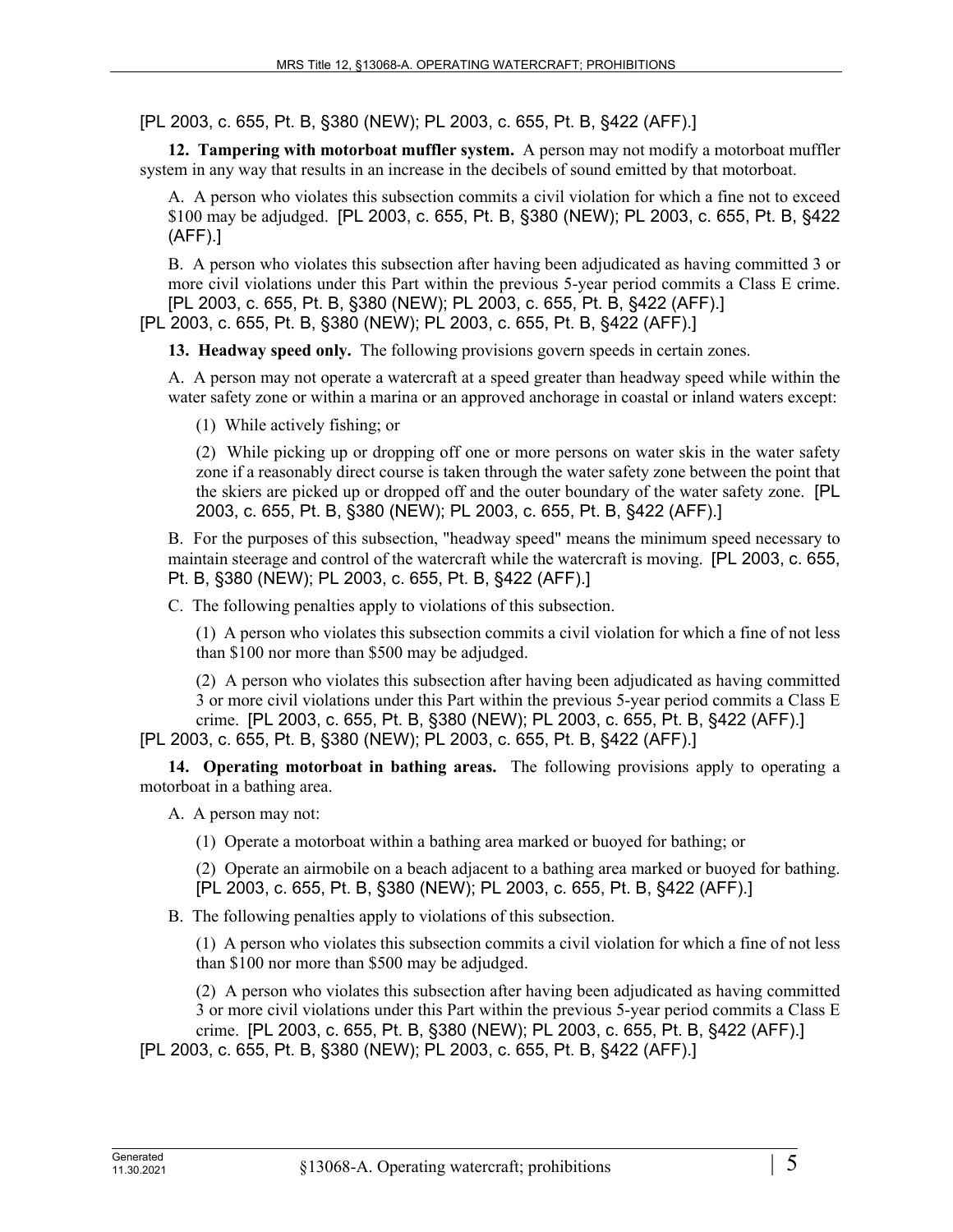**15. Violation of surface use restriction order.** A person may not operate, launch or remove a watercraft at a restricted-access site or refuse inspection of a watercraft in violation of an order issued under Title 38, section 1864.

A. A person who violates this subsection commits a civil violation for which a fine of not less than \$500 and not more than \$5,000 per violation may be adjudged. A fine imposed under this subsection may not be suspended by the court. [PL 2003, c. 655, Pt. B, §380 (NEW); PL 2003, c. 655, Pt. B, §422 (AFF).]

B. A person who violates this subsection after having been adjudicated as having committed 3 or more civil violations under this Part within the previous 5-year period commits a Class E crime. [PL 2003, c. 655, Pt. B, §380 (NEW); PL 2003, c. 655, Pt. B, §422 (AFF).]

[PL 2005, c. 397, Pt. E, §16 (AMD).]

**16. Operating motorboat in prohibited or restricted area.** The following provisions apply to operating a motorboat in prohibited or restricted areas.

A. A person may not:

(1) Operate a motorboat on that portion of Portage Lake in Township T. 13, R. 6, W.E.L.S., County of Aroostook, known as the Floating Island Area, north and westerly of a line beginning at the eastern edge of the marshy peninsula running out from Hutchinson Ridge, running 50 yards outside of the floating islands in a northerly direction to the mouth of Mosquito Brook;

(2) Operate a motorboat on Quimby Pond in the Town of Rangeley, Franklin County;

(3) Operate a motorboat upon the waters of Jerry Pond, so called, situated within the boundaries, or having a shore line abutting, the incorporated municipality of Millinocket and the unincorporated Townships being T.1, R. 7 and T.A., R. 7, all in Penobscot County;

(4) Operate a motorboat on Upper and Lower Ox Brook Lakes in the Towns of T. 6 ND, T. 6 RI and Talmadge in Washington County;

(5) Operate a motorboat on Little Nesowadnehunk (Sournahunk) Lake, in T. 5, R. 11, Piscataquis County;

(6) Operate a motorboat having more than 10 horsepower on Eagle Lake and Jordan Pond, Mt. Desert Island, Hancock County and Long Pond, T.E. and T. D., Franklin County;

(7) Operate a motorboat on a body of water commonly known as and referred to in the Dunham-Davee Work Plan as Snow's Pond, situated west of Route 7 in the Town of Dover-Foxcroft, Piscataquis County;

(8) Operate a motorboat having more than 6 horsepower on Long Pond, Town of Denmark, Oxford County;

(9) Operate a motorboat on Lily Pond, Edgecomb, Lincoln County;

(10) Operate a motorboat powered by an internal combustion engine on Nokomis Pond, situated in the Towns of Newport and Palmyra, Penobscot County;

(11) Operate a motorboat in Merrymeeting Bay at a speed in excess of 10 miles per hour, except within the confines of the buoyed channels;

(12) Operate a motorboat equipped with an internal combustion engine on the following waters on Mount Desert Island in Hancock County: Witch Hole Pond; Aunt Betty's Pond; Bubble Pond; Round Pond; and Lake Wood;

(13) Operate a motorboat equipped with a motor greater than 10 horsepower on Upper Hadlock Pond or Lower Hadlock Pond on Mount Desert Island in Hancock County;